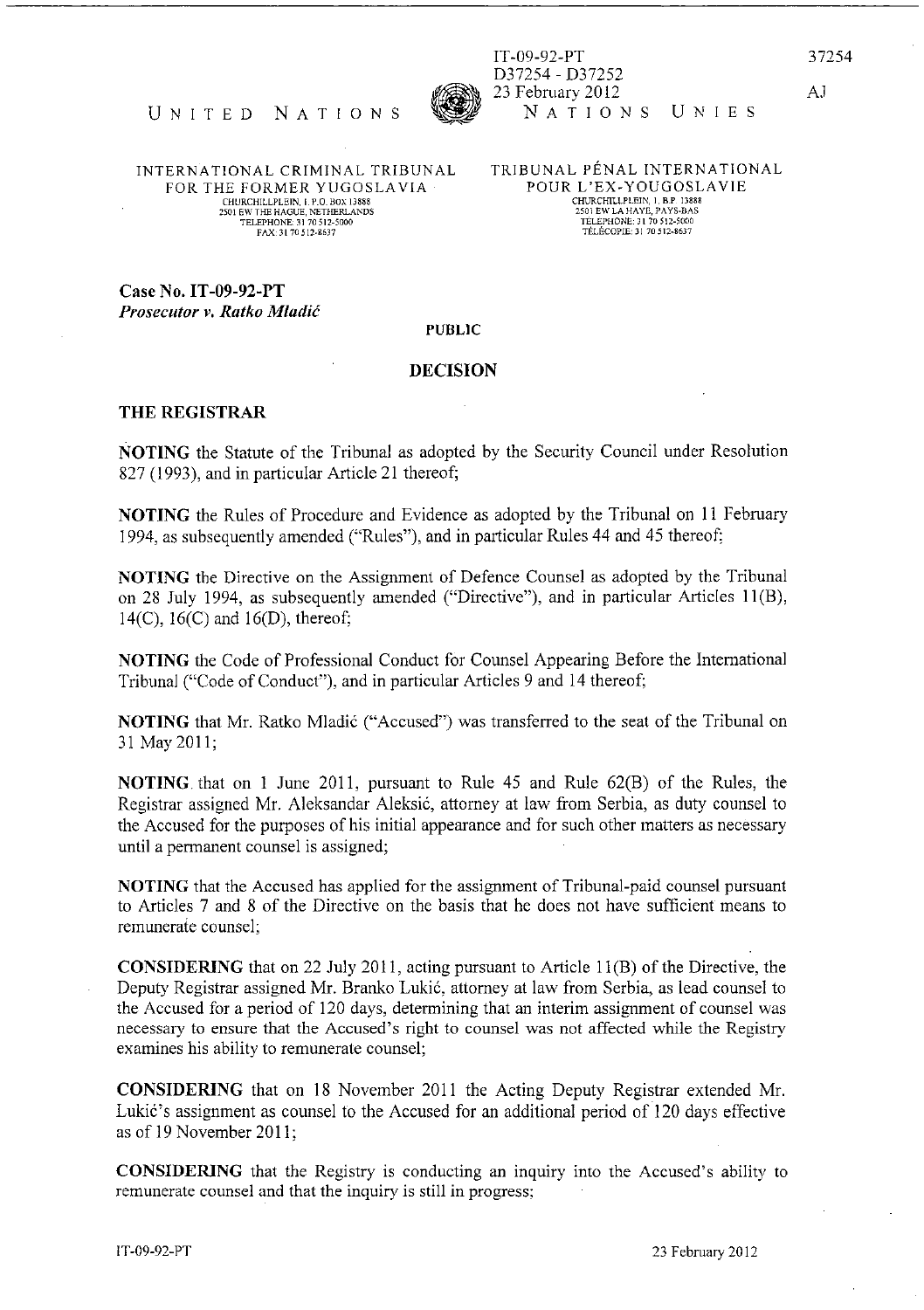. **CONSIDERING** that on 15 December 2011 Mr. Lukic submitted a request for assignment of Mr. Miodrag Stojanovic, Attorney at Law from Bosnia and Herzegovina, as his co-counsel;

**NOTING** Article 16(C) of the Directive, which provides that the Registrar may assign a second counsel to assist with the defence of the accused in the interests of justice and at the request of lead counsel;

**CONSIDERING** that Mr. Stojanović has previously represented Messrs Dragan Jokić (IT-02-60) and Ljubomir Borovcanin (IT -05-88) in proceedings before this Tribunal;

**CONSIDERING** that in correspondence dated 20 December 2011, the Registrar expressed his concerns regarding a potential conflict of interest as a result of Mr. Stojanović's ongoing duty of loyalty to former clients, and requested him to address the Registry on these issues;

**CONSIDERING** that on 22 December 2011, Mr. Stojanovic provided his written submission addressing any potential conflict of interest arising from· his former representation of other accused before the Tribunal;

**CONSIDERING** that Mr. Stojanović meets all the qualification requirements for counsel under Rule 45 of the Rules, but does not fulfil the language requirement contained in Rule  $44(A)(ii)$  of the Rules;

**NOTING** Article 16(D) of the Directive, which provides that where the interests of justice so require, the Registrar may assign co-counsel who does not speak either of the two working languages of the Tribunal but who speaks the native language of the suspect or accused;

**CONSIDERING** that on 28 December 2011, the Registrar requested Mr. Branko Lukic to providc further information as to why it is in the interests of justice to waive the language requirement in this particular case;

**CONSIDERING** that Mr. Lukic submitted a written response to this request to the Registrar on 11 January 2012;

**CONSIDERING** the arguments submitted by Mr. Lukić, that Mr. Stojanović who is currently assigned to the defence team in a support staff role, possesses unique expertise and skills that are of significant importance to the preparation of the defence case, and has a professional background that complements that of lead counscl, which are relevant considerations in relation to a determination by the Registrar pursuant to Article 16(D) of the **Directive;** 

**CONSIDERING** that the Trial Chamber Judgement in the case against Mr. Ljubomir Borovčanin (IT-05-88-T) was delivered on 10 June 2010, that no Notice of Appeal was filed, and that on 20 February 2012 Mr. Borovčanin provided his written consent to the proposed assignment of his former counsel;

**CONSIDERING** that the Registrar is satisfied, based on all the information before him, that waiving the language requirement on behalf of Mr. Stojanović in order to assign him as cocounsel, is in the interests of justice in this case;

**CONSIDERING** that Mr. Stojanovic has indicated his willingness to be assigned as cocounsel to Mr. Lukić;